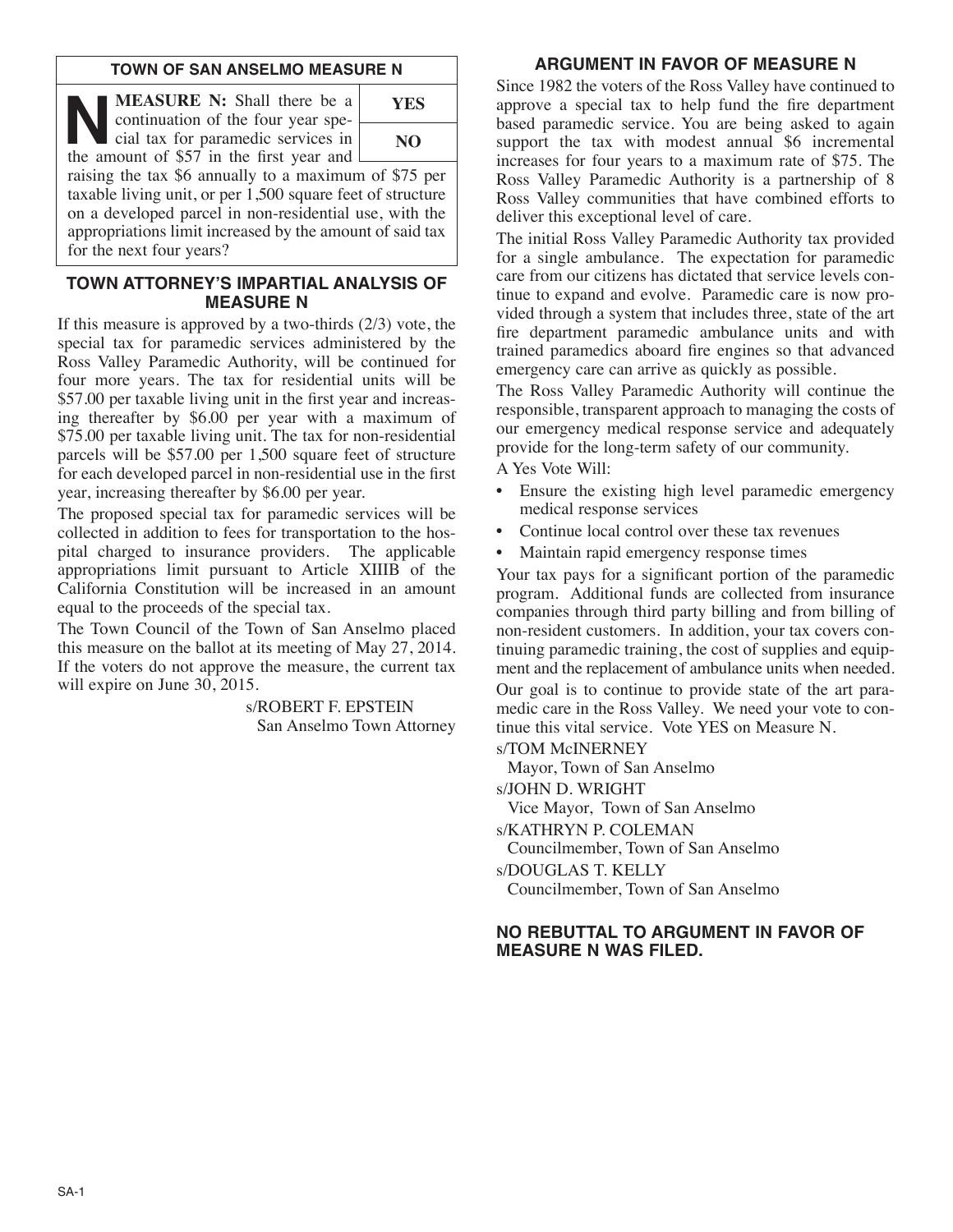# **ARGUMENT AGAINST MEASURE N**

Citizens for Sustainable Pension Plans recommends that you vote "NO" on Measure N. Our reasoning follows:

- Measure N requests taxpayer money to provide services that should be funded through the normal operating revenues of the Town.
- The Town has asked for funding to mask the systematic mismanagement of their operations.
- Money is fungible. A "YES" vote on Measure N is a vote to allow our elected officials to avoid setting priorities and allocating funds appropriately.
- The systematic mismanagement of operations is highlighted through excessive pensions and retiree medical plans.

Mismanaged pensions and other retirement plans are endemic in the public sector and the Town is no exception. These plans suffer from major problems:

- The plans are extremely generous. The value of the plans dwarfs the value of corresponding plans provided in the private sector.
- In addition to their lavish plan costs, the plans are subject to extreme cost fluctuations and risk. The costs of plans are based upon very optimistic assumptions. Unless those assumptions are met (and they have not been this century), there is a funding shortfall (i.e., unfunded liability). This shortfall is recovered through increased contributions from the Town (i.e., the taxpayer).
- These higher contributions come at a cost. Either the Town reduces services or it requests more money. Measure N is an example of a request for more money from the taxpayer.

If taxpayers vote for Measure N, they are enabling the Town to continue its mismanagement by maintaining its rich and financially volatile retirement plans. A better idea is that the Town reform its plans to stabilize its budget and to eliminate the need for taxpayer requests such as Measure N.

Vote against this measure!

#### s/JODY MORALES

Founder and President, Citizens for Sustainable Pension Plans

## **REBUTTAL TO ARGUMENT AGAINST MEASURE N**

While we support pension reform efforts, San Anselmo already has a solid record in addressing its pension costs. Each of us was a citizen member of San Anselmo's Financial Advisory Committee. We know that the Town is fiscally well managed and has taken significant steps to curb pension costs. This continues to be a Town priority.

The failure to pass Measure N could create public safety risks and would be detrimental to Town residents. The Ross Valley Paramedic Authority has been voter funded since 1983. It is one of the most successful regional agency partnerships in Marin.

Due to the significant cost associated with providing paramedic first response and ambulance services, each of the eight Ross Valley communities formed the RVPA partnership to share paramedic costs. The RVPA paramedic tax funds are only used to provide emergency response Fire Department-based advanced life support paramedic services. The Town could not afford to operate this service without sharing costs with our neighboring communities through the RVPA. Measure N seeks to renew the existing paramedic tax that costs homeowners less than 20 cents per day.

Because of the funding support of the RVPA paramedic tax, there is no direct cost to a Ross Valley resident for paramedic care or emergency ambulance transport. If the measure fails, residents could be charged in order to help offset the costs of providing paramedic service and ambulance transport. The cost to residents who use the system would then be much greater.

Please vote Yes on Measure N.

s/ROBERTA ROBINSON Retired Businesswoman

s/GAGE HOUSER

- Investment Manager
- s/CHRISTOPHER LIVERMORE Small Business Owner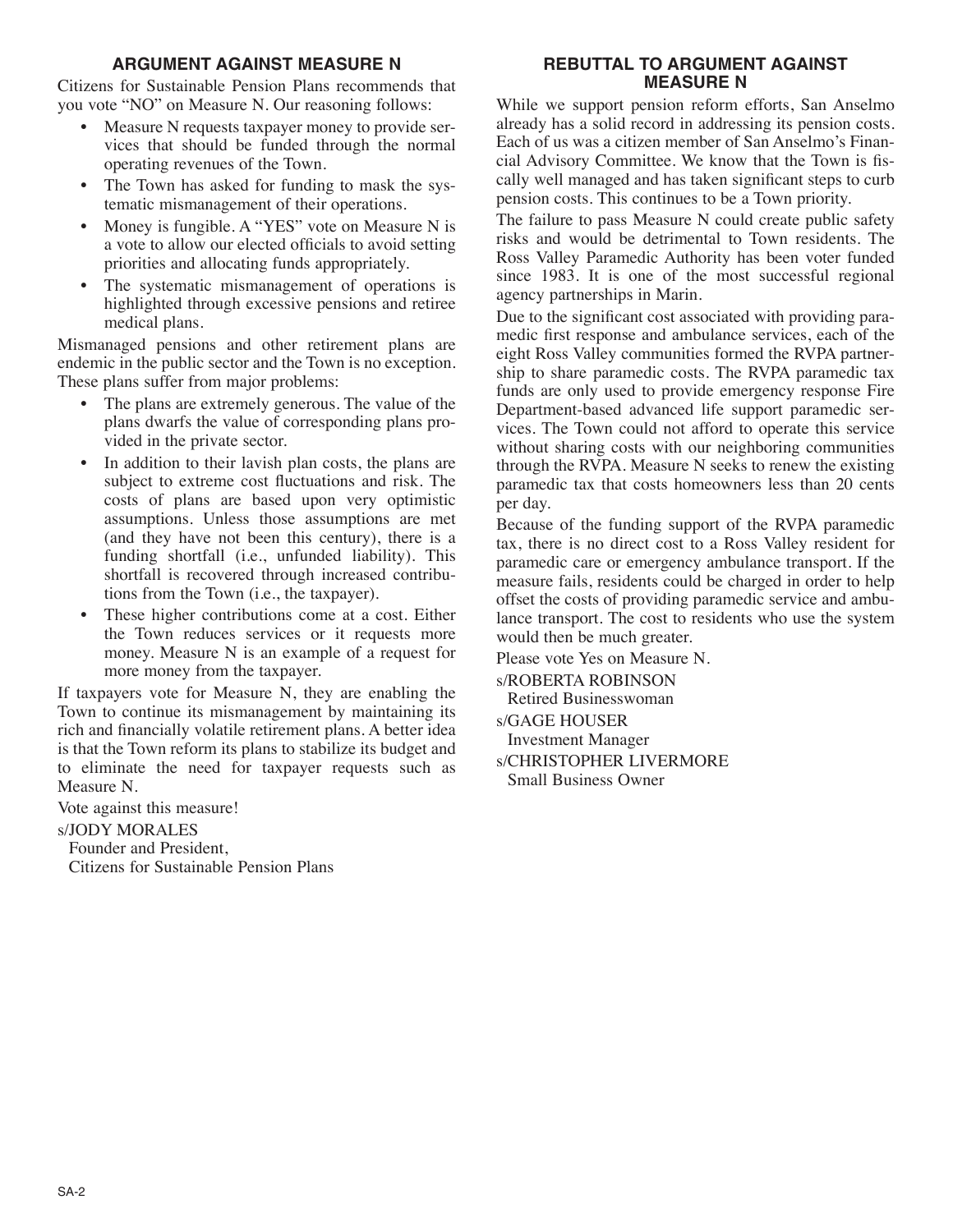## **FULL TEXT OF MEASURE N RESOLUTION NO. 4071 A RESOLUTION OF THE TOWN COUNCIL OF THE TOWN OF SAN ANSELMO CALLING AND GIVING NOTICE OF THE HOLDING OF AN ELECTION ON NOVEMBER 4, 2014 AND RE-QUESTING THE MARIN COUNTY BOARD OF SUPERVISORS TO CONSOLIDATE SAID ELEC-TION; AND AUTHORIZING THE TOWN CLERK OR HER DULY AUTHORIZED OFFICERS AND AGENCY TO CARRY OUT ALL THE NECESSARY PROCEDURES FOR SAID ELECTION SUB-MITTING TO THE VOTERS THE QUESTION RELATING TO A SPECIAL TAX FOR PARA-MEDIC SERVICES**

**Whereas,** the Town of San Anselmo is considering continuing the special tax for paramedic services in the Town; and

**Whereas,** under the provisions of the laws relating to general law cities in the State of California, an election shall be held on November 4, 2014 at which the Town Council desires to submit to the voters a question relating to a special tax for paramedic services; and

**Whereas,** it is desirable that the election be consolidated with the statewide election to be held on the same date and that within the Town, the precincts, polling places, and election officers of the two elections to be the same; and

**Whereas,** it is desirable that the Marin County Elections Department canvass the returns of the General Election and that the election be handled in all respects as if there were only one election.

NOW, THEREFORE, THE TOWN COUNCIL OF THE TOWN OF SAN ANSELMO, CALIFORNIA, DOES RESOLVE, DECLARE, DETERMINE, AND ORDER AS FOLLOWS:

Section 1. That pursuant to the requirements of the laws of the State of California relating to General Law Cities, there is called and ordered to be held in the Town of San Anselmo, California, an election on Tuesday, November 4, 2014.

Section 2. That pursuant to the requirements of Section 10403 of the California Elections Code, the Board of Supervisors of the County of Marin is hereby requested to consent and agree to the consolidation of said election.

Section 3. That the Town Council hereby acknowledges that the consolidated election will be held and conducted in the manner prescribed in Section 10418.

Section 4. That the Town Council, pursuant to its rights and authority, does order submitted to the voters at the November 4, 2014 election the following question:

The people of the Town of San Anselmo do ordain as follows:

**Shall there be a continuation of the four year special tax for paramedic services in the amount of \$57 in the first year and raising the tax \$6 annually to a maximum of \$75 per taxable living unit, or per 1,500 square feet of structure on a developed parcel in non-residential use, with the**

## **appropriations limit increased by the amount of said tax for the next four years?**

Section 5. Pursuant to Elections Code section 9280, the Town Clerk shall transmit a copy of the measure to the Town Attorney who shall prepare an impartial analysis of the measure in accordance with said Section 9280. Arguments for and against said measure may be filed in accordance with applicable provisions of the law. Pursuant to Section 9285 of the Elections Code of the State of California, (the provisions of which are hereby adopted), when the clerk has selected the arguments for and against the measure which will be printed and distributed to the voters, the clerk shall send copies of the argument in favor of the measure to the authors of the argument against, and copies of the argument against to the authors of the argument in favor. The rebuttal arguments shall be filed with the Town Clerk not more than 10 days after the final date for filing direct arguments. Rebuttal arguments shall be printed in the same manner as the direct arguments. Each rebuttal argument shall immediately follow the direct argument which it seeks to rebut. The text of the measure shall be printed on the ballot in the voter information portion of the sample ballot.

Section 6. That the Marin County Elections Department is authorized to canvass the returns of said election. The election shall be held in all respects as if there were only one election, and only one form of ballot shall be used.

Section 7. That the Board of Supervisors is requested to issue instructions to the Marin County Elections Department to take any and all steps necessary for the holding of the consolidated election.

Section 8. That the Town Clerk is hereby directed to file a certified copy of this resolution with the Board of Supervisors and the Marin County Elections Department.

Section 9. That the polls for the election shall be open at 7:00 a.m. on November 4, 2014 and shall remain open continuously from that time until 8:00 p.m. of the same day, when the polls shall be closed, except as provided in Section 14401 of the Elections Code of the State of California.

Section 10. That in all particulars not recited in this resolution, the election shall be held and conducted as provided by law for holding municipal elections.

Section 11. That notice of the time and place of holding the election is given and Town Clerk is authorized, instructed, and directed to give further or additional notice of the election, in time, form, and manner as required by law.

Section 12. That the Town Clerk shall certify to the passage and adoption of this Resolution and enter it into the book of original resolutions.

Section 13. This resolution shall take effect immediately.